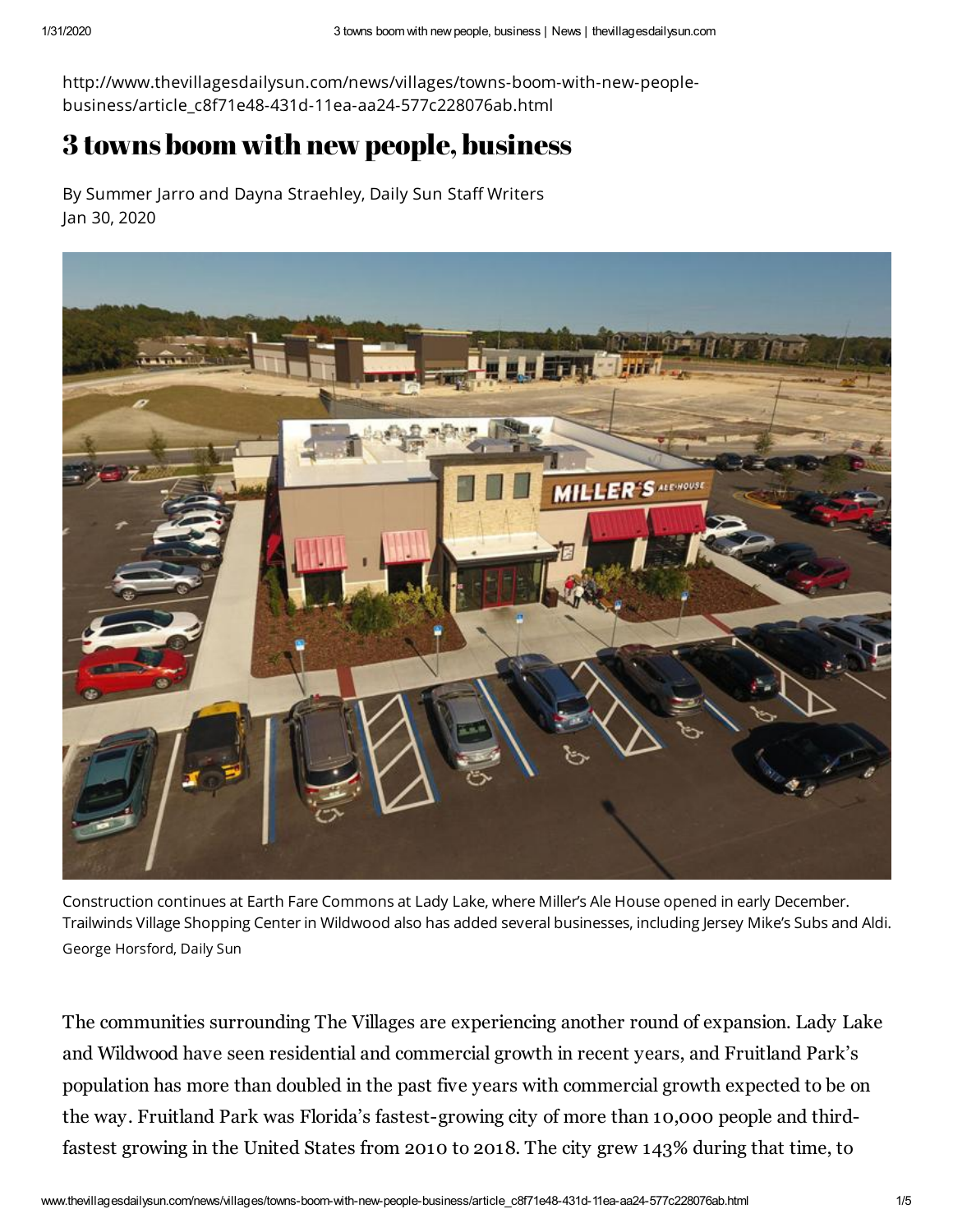10,122 people from 4,166, according to the U.S. Census Bureau. Wildwood grew 37.6%, with 7,024 people in 2018, up from 5,106 in 2010, according to the Census Bureau. Lady Lake grew 11.4% from 14,021 to 15,622 in that time.

Business owners and developers have responded to the population growth.

New shopping centers, restaurants and other businesses have opened or are under construction, and roadway expansion and new and expanded government facilities testify to the areas' growth.

## **Lady Lake**

Commercial growth is what's happening in Lady Lake.

When Miller's Ale House opened Dec. 2, it was the first business to welcome customers in the new Earth Fare Commons of Lady Lake shopping center.

Earth Fare and Goodwill will be anchor tenants in the shopping center and will open in May, said Martin DelleBovi, executive vice president of Benchmark Development Corp.

A dental office is under construction in the plaza, as well as Mission BBQ, which received approval for its site plan on Dec. 16 from the Lady Lake Town Commission.

DelleBovi said Lady Lake's growth and the planned widening of U.S. Highway 27/441 attracted him to build Earth Fare Commons right across U.S. Highway 27/441 from Lady Lake Crossing shopping center, which Benchmark built in 2015-16.

The growth also is spurring the town of Lady Lake to begin to plan to add more space at Town Hall.

"We need to start looking into the future for expansion," Town Manager Kris Kollgaard told the Town Commission in a workshop in November.

She proposed a 10,000-square-foot expansion in a wooded area on the north side of the existing Town Hall and south of Texas Roadhouse.

A covered walkway would connect it to current offices, where staff of some town departments already are split in different areas. The addition would allow some departments to consolidate their offices again, Kollgaard said.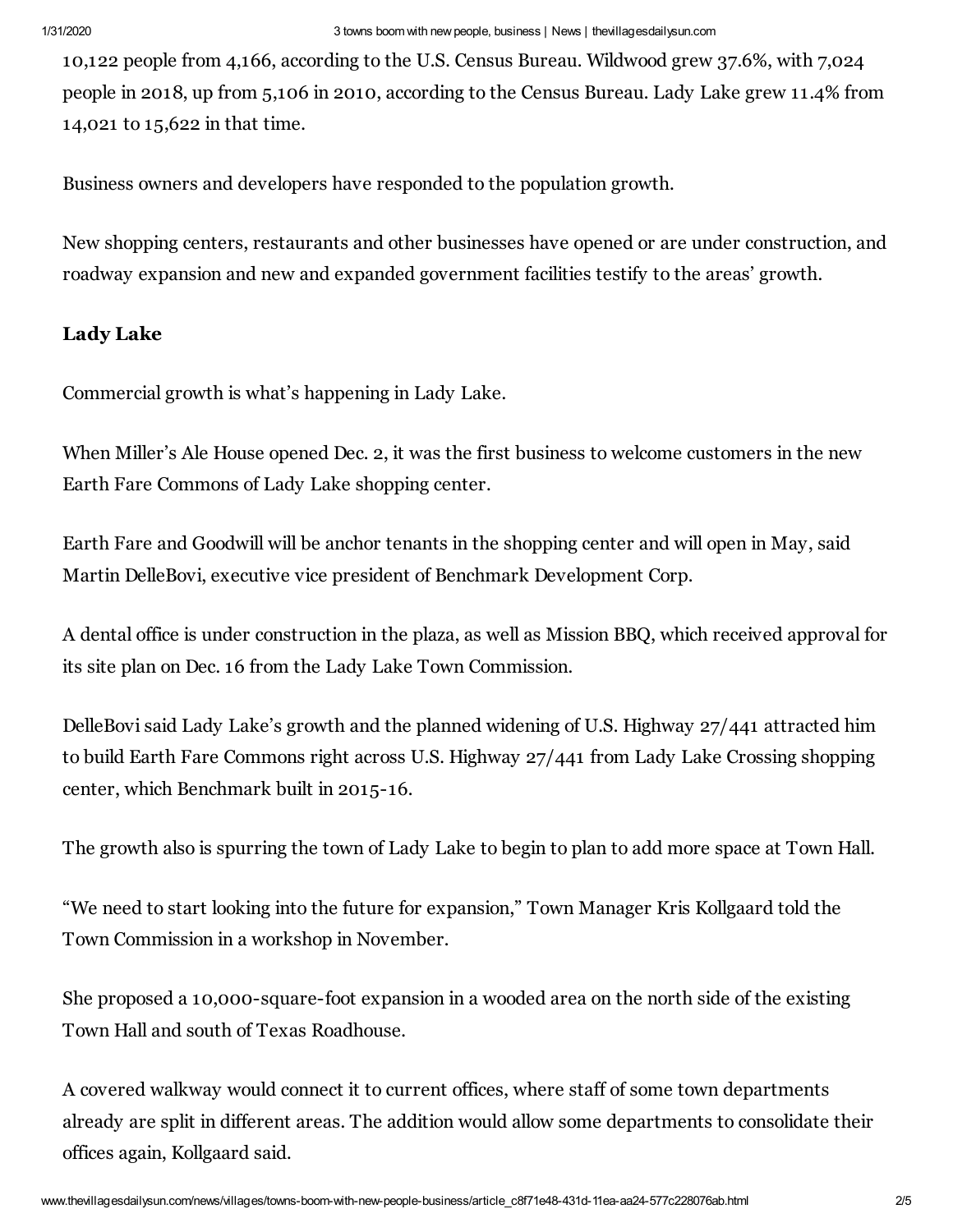The town's commercial and residential growth is fueling the need, Kollgaard said.

Miller's President Ray Holden said he's been watching this area grow and has seen how well other restaurants in the area are doing.

"We've always liked that market," Holden said about Lady Lake and The Villages. "It's grown over the years. We felt like this was the right time."

Miller's Ale House already has restaurants in larger cities, including Miami, Tampa, Orlando and Jacksonville, and now is ready to expand into smaller cities. The Lady Lake restaurant is Miller's 55th location in Florida.

The casual sports restaurant and bar received requests to open a new restaurant in The Villages area, said Scott Hamilton, Miller's regional manager.

Mitch Stratton, of the Village of Pine Ridge, said he had been there four times in the first month Miller's Ale House was open.

"We've always enjoyed Miller's Ale House. We sit outside at the bar to enjoy the food and the weather," he said.

## **Wildwood**

In addition to a substantial population rise, commercial growth has taken off in Wildwood, said Melanie Peavy, Wildwood city development services director.

"We feel positive that the commercial growth outside of The Villages is hopeful for the city, and we look to continue on with good quality growth," she said.

Trailwinds Village shopping center on County Road 466A in Wildwood has been in the works since about 2012, she said.

Taco Bell, Wendy's, Jersey Mike's Subs, ABC Fine Wine and Spirits, Aldi, Circle K and other stores already are open. A Publix is now under construction on the shopping center's 150 acres.

The entire shopping area is expected to be finished around 2022, Peavy said.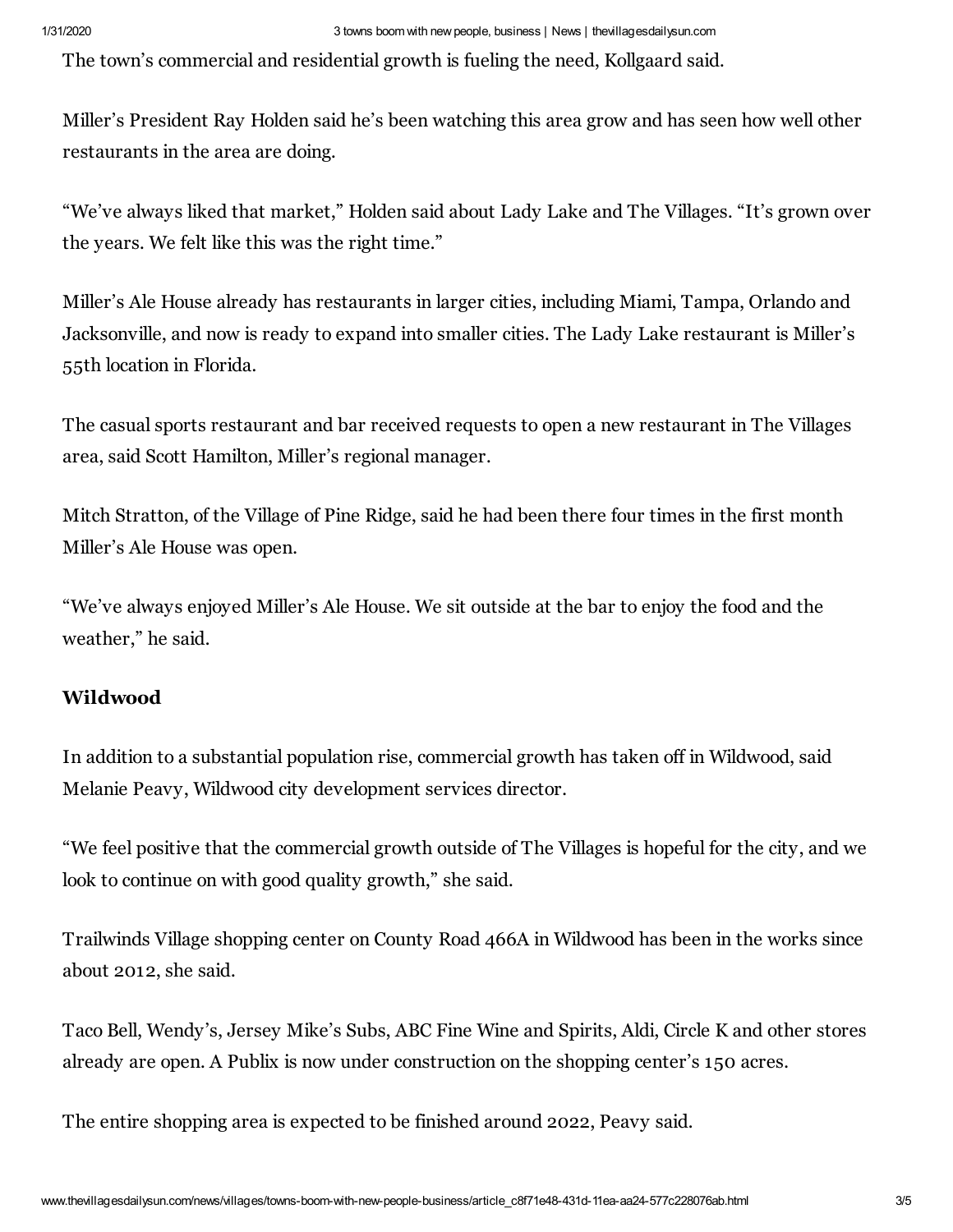Residential development also is underway, including workforce housing.

Adjacent to Trailwinds, construction began in 2019 on the Beaumont development, which is on another 150 acres.

The development will include residential and commercial properties, such as a Home2 Suites hotel and 405 single-family homes and townhomes. All projects have been approved, Peavy said.

A development of tiny homes on County Road 466 in Oxford was approved before the end of 2019, and four models have been added there, Peavy said. And ground recently was broken on a new Dignity Memorial funeral home on Powell Road.

In some of the older areas of the city, several single-family homes are being redeveloped for other uses, such as medical and real estate offices.

Feb. 29 was announced as the grand-opening celebration date for Your Life Senior Living memory care community on Powell Road and Broken Arrow Drive. And a new assisted-living facility on Huey Street and Powell Road has been approved.

Other notable growth happening in Wildwood includes a recently approved facility expansion for Sumter County Public Works.

## **Fruitland Park**

Commercial projects are expected soon in Fruitland Park in response to the city's population boom.

Fruitland Park experienced its biggest growth spurt from 2015 to 2017, when The Villages expanded into the city with the Villages of Pine Ridge and Pine Hills.

The city has been updating its land development regulations in anticipation of the commercial growth it expects when widening of County Road 466A from The Villages to U.S. Highway 27/441 is complete.

City officials envision new restaurants, stores and medical offices along a four-lane 466A.